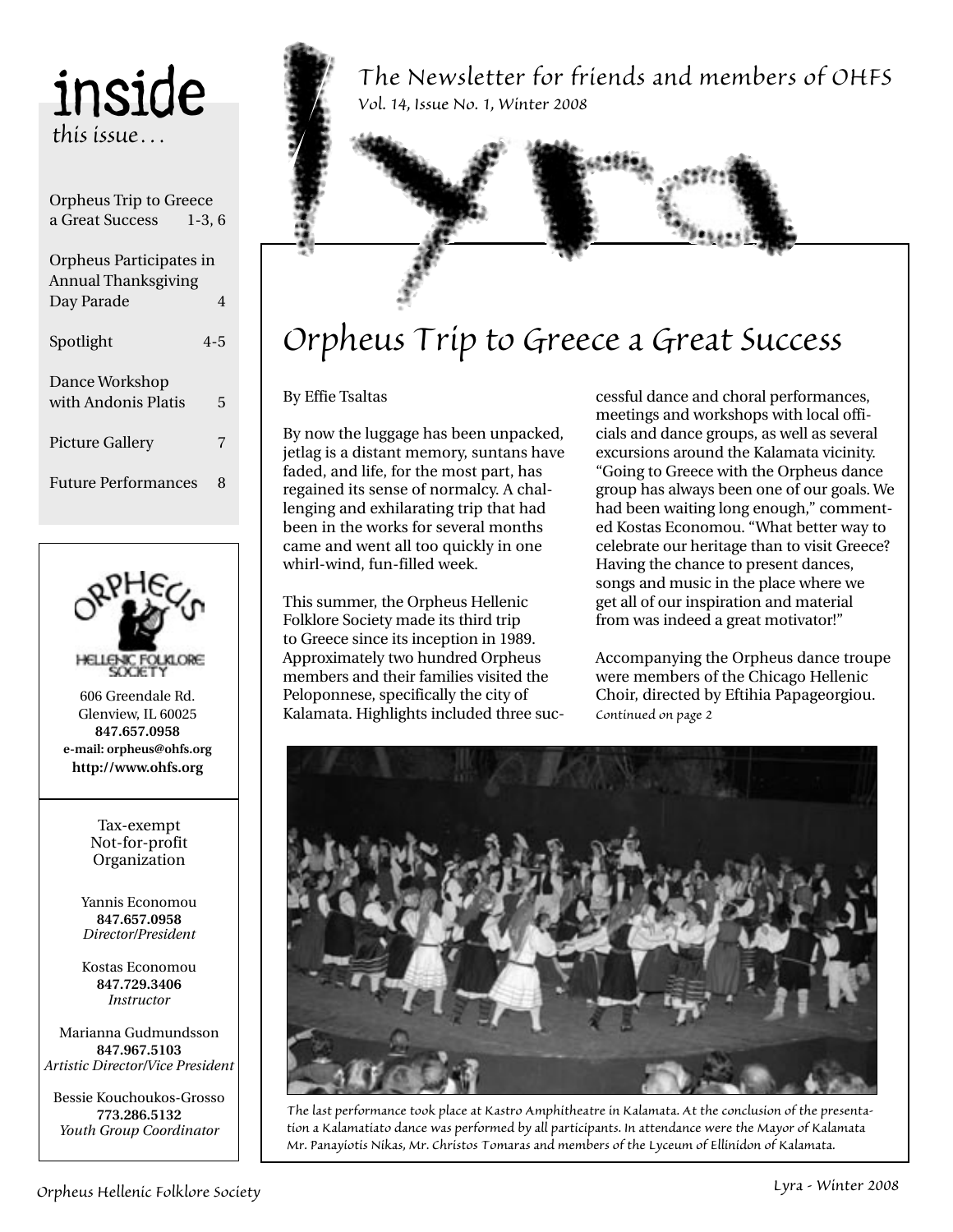#### *Continued from page 1*

Orpheus has been working with Eftihia, practicing and presenting a variety of traditional and modern Greek songs, adding another dimension to the dance troupe. Selections included *"Gerakina", "Thalassaki Mou"* and *"Tora Pou Pas Stin Ksenitia"* performed to live music, courtesy of Eftihia and the Orpheus music ensemble. "Having worked with the Orpheus choral group for over two years, I knew that that the trip would be an amazing experience and a huge success," said Eftihia. "Orpheus has been one of the most organized, committed, and hardworking organizations with which I have ever been involved. I knew that the organizers would meet everyone's expectations and would rise way above them. And they did."

Extensive media coverage featured the troupe in local newspapers (*Elefteria, Simaia, Foni, Epikairotita*), radio (ERA Kalamata), and television channels (NET Messinias, Star TV). Orpheus President, Yannis Economou, and Youth Group Coordinator, Bessie Grosso, were invited to City Hall to meet with the Mayor of Kalamata, Mr. Panayiotis Nikas, and Deputy Mayor, Mr. Theofanis Kleidonas. Also present was ex-Vice President of S.A.E of North and South America, Mr. Christos Tomaras. Mayor Nikas was pleased that Orpheus chose Kalamata as its destination this year, and congratulated the troupe on its efforts in preserving Greek culture and traditions in the United States.

The troupe's first performance was in the town of Finikounda. On their way to the beachside venue, the performers marched through the streets singing a traditional Greek song, *"Eis Ton Afro Tis Thalassas"* as onlookers clapped, cheered and sang along. Yannis Economou recounts, "I vividly remember a couple of elderly women, overlooking the scene from their balcony, clapping and asking, 'Where did you come from?' The response, 'We are from Chicago, from America,' left them astonished because they could not believe how



*One of the most memorable moments of the trip was walking down the streets of the sea-port village of Finikounda while singing Greek folk songs. People came out of houses, restaurants, and shops to join the Orpheus members on their way to the beachside theatre.*

a group of 'Greeks' from so far away could offer such a spectacle!" He continues, "The locals could not even recall the last time their village, which has now become a popular tourist destination, experienced such a scene. It felt as if our presence restored their sense of pride, tradition, and past history." Dignitaries who were present also marveled at the troupe's performance. Mr. Michelis, Mayor of Methoni, and Deputy Mayor, Mr. Kourvelas, were in attendance. The crowd enjoyed the lively, animated performance, while Mayor Michelis congratulated the troupe on their efforts in preserving Greek culture and traditions abroad.

The second performance was given in Ancient Messini, in the town of Mavromati. Besides the energetic singing and dancing, members of the troupe gave insightful and moving speeches about what this experience meant to them. Many of the dancers, particularly the younger ones, commented that this trip was exceptionally meaningful to them. Not only were they first-time visitors to a country with such a remarkable history, magnificent scenery and centuries old traditions and culture, but

more importantly, it was an opportunity to proudly give a dynamic, traditional performance in the birthplace of their grandparents and parents. "My grandfather's relatives live in a village on the other side of that mountain, and they came to see us sing and dance," remarked Youth Group member, Andrea Nicholson. "I was very proud to perform for them and for everyone else that night because I was chosen to lead one of the dances. The dance I led was very fast moving and I felt like I was flying as I led it." Similarly, dancer Alexander Benziger commented, "Showing pride in my ethnic background by dancing in front of those who live that life everyday was an amazing experience. I was able to experience a rush I have never felt dancing for a crowd before. The audience was true Greeks, born and raised there, and having them watch us, and feeling their pride that the Greek heritage is carried on so strongly in Chicago, felt awesome." Eftihia Papageorgiou added that as she watched the younger members perform, she understood the depth and magnitude of their experience. "They were experienc-*Continued on page 3*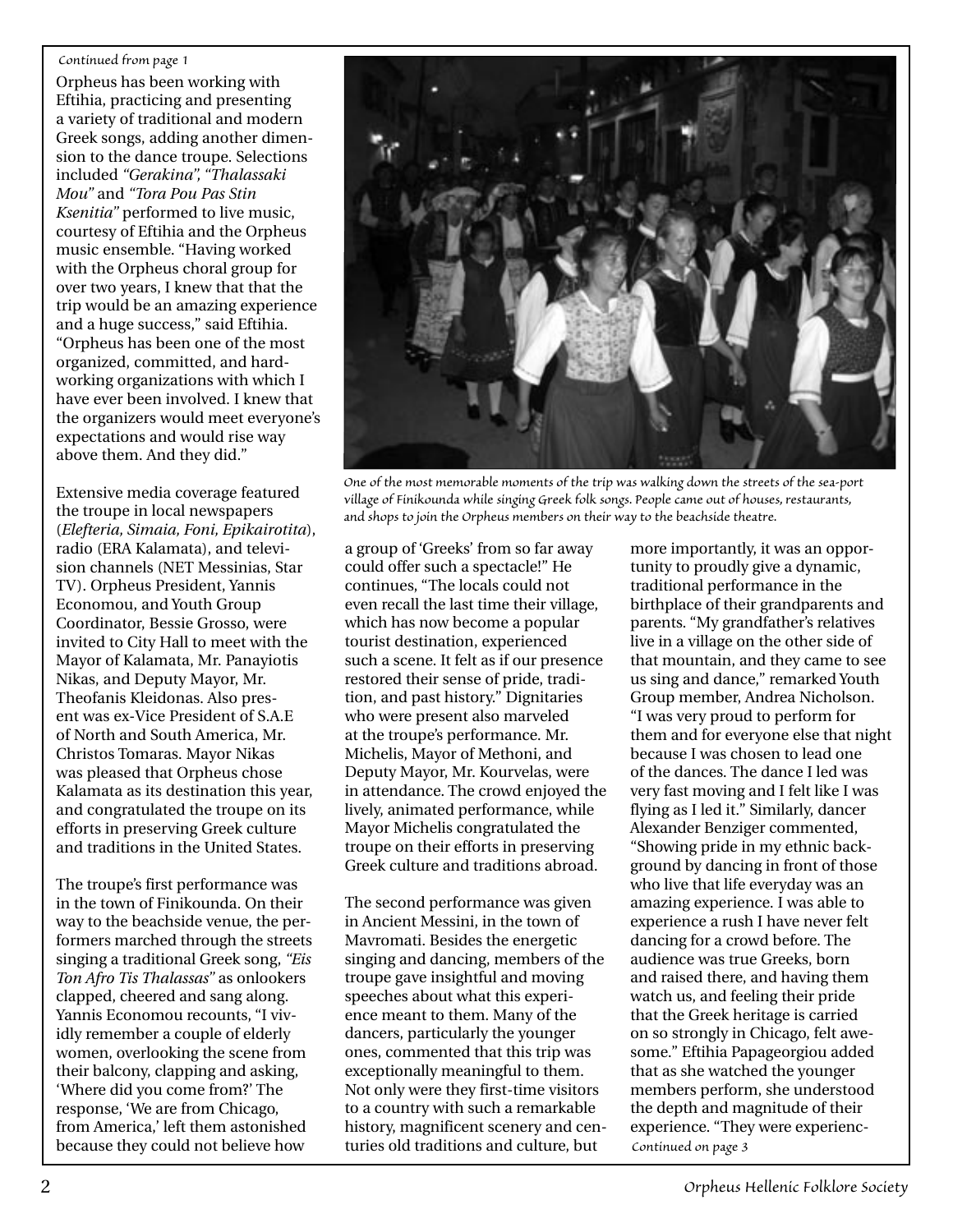#### *Continued from page 2*

ing Greece as deeply as they could possibly experience it, through all of their senses, both literally and metaphorically. They were able to see all the places they had heard about, especially those children who had never been there before. They heard their own Greek singing voices and dance steps echo against ancient Greek ruins." Furthermore, Mr. Demetrios Kouvelakis, President of the Cultural Association "I Arxaia Messini", expressed similar sentiments as Mayor Michelis, and thanked Orpheus for participating in "Ithomaia 2007," their annual festival.

The last, and perhaps most remarkable, performance took place in Kalamata, at the famous Kastro Amphitheater. "The final performance at the Kalamata Kastro made a lasting impression on Hellenes from both sides of the Atlantic. First, the final Orpheus performance brought home to Ellada, and Kalamata in particular, that Hellenic culture is alive and well 10,000 kilometers away in Chicago," commented Nick Nicholson. At the conclusion of the performance, the troupe received a standing ovation from the audience, who was impressed with the professional, enthusiastic and moving production. Yannis Economou observed, "The performances impressed the spectators beyond any expectations, particularly the personal reflections read during the presentations that brought many to tears." After the performance, the Mayor's office hosted a generous reception for Orpheus, their families and friends.

The enthusiasm, anticipation and energy in the air prior to and during the performances was undeniably intense. Both the performers and their families felt the overwhelming rush of pride and exhilaration each time the show was about to begin. "I felt the nervous, excited sort of feeling one gets when they are about to perform", said Andrea Nicholson. "I felt fortunate that I was selected to sing a solo that night, especially since it was one of

my favorite songs. I thought it was fun because my friends and I were doing what we loved to do in front of at least a hundred people that truly seemed to enjoy what they were seeing." Andrea's father, Nick, echoed her sentiments, describing the performance in Finikounda as "…more magical than a Walt Disney World night". He continued, "During the entire second performance, the Mavromati winds felt like the dancing spirits of our departed ancestors, who decided to gleefully join in the Orpheus festivities". Despite the heat, rigorous schedule and physical demands, Orpheus members, particularly the younger ones, proved to be troopers, as their dedication and love of Greek folk dance and songs motivated them to do their very best. Yannis Economou noted, "The dearest memory of all was the kids themselves. They gave their hearts out, despite the extreme warm weather, the early set-ups, rehearsals and workshops. They are truly the inspiration for whatever we do. Their proud and glowing faces will be a guiding force behind our mission".

Members of the Kalamata branch of the Lykeion Dance Group met with Orpheus for several workshop sessions. "Our collaboration with the Lykeio Chapter in Kalamata and their dance instructors during the dance workshops, dinners, and casual

dancing felt like being with long lost friends who shared the same passion for Hellenic culture. It was a warm partnership where both benefited in meaningful ways", said Yannis Economou. In addition to demonstrating variations on the traditional Peloponnese dances, Kalamatianos and Tsamikos, Director Tasos Mihos also taught the troupe some local songs to accompany the dances. Likewise, Agis Tsakalakos introduced versions of the popular Tsamikos dance, along with Sygathistos from Thrace. Representing material from Kalimnos, Anna Mavrou expertly exhibited traditional dances from this island. Along with Nikos Petroulias, Ms. Mavrou also conducted youth group dance sessions. The Lykeio instructors commented on Orpheus' strong and extensive dance skills, and how organized and disciplined the group was, especially with so many younger members. "They were impressed with the organization of our group as well as our use of that little device called iPod that helps us access our dance music files so effectively", Yanni notes. "From our end, we cannot forget how willing they were to offer their own personal time to share their knowledge even though they were in the midst of practicing every night for a major performance of their own that took place a few days after ours at the same venue!" *Continued on page 6*



*Several dance workshops were given by Lyceum of Ellinidon of Kalamata dance instructors. Orpheus youth members pictured with Lyceum of Ellinidon instructors Anna Mavrou and Nikos Petroulias.*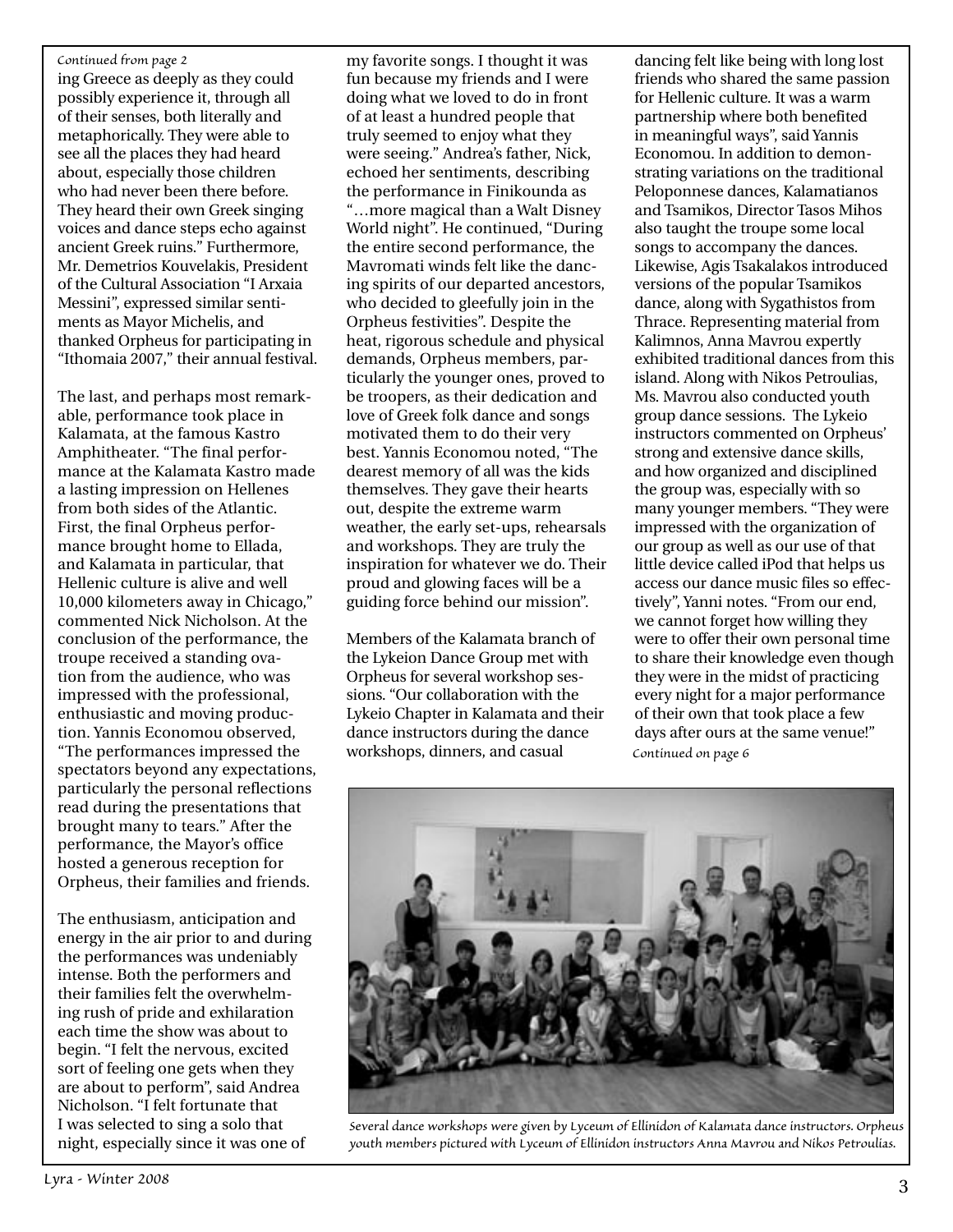### *Orpheus Takes Part in the Annual McDonald's Thanksgiving Day Parade*

It seems that 2007 will be remembered not only as the year that we visited Greece, but also as the 'year of the parades'. After participating in the Columbus Day Parade a month earlier, the Orpheus dance group was invited to participate in Chicago's annual McDonald's Thanksgiving Day Parade, along historic State Street.

It was a great opportunity to showcase and represent the Greek-American community in such a celebrated event.

Created in December 1934, by the State Street Council, as a cheery response to the hard Depression years, Chicago's Thanksgiving Day Parade continues to be a welcoming start to the holidays for Chicagoans and visitors from around the world.

November was a hectic month since over ninety costumes needed to be packed and distributed. Numerous other details needed to be taken care of, including the daunting task of coping with the cold and snow that was expected on Thanksgiving Day. But everybody was up to the task, and a



*Orpheus made its present felt as the energy level and spirit were really high before, during and after the conclusion of the Thanksgiving parade.*

strong contingency of youth and adult members, along with the support of many parents, made its presence strong. They filled the parade route with Greek spirit and energy, proudly waving Greek and American flags.

Tens of thousands of spectators lined the parade route, from Congress Parkway to Randolph Street, to cheer over 100 parade units that included an impressive contingent of gigantic balloons, high-stepping marching bands, majestic equestrian troupes, fabulous holiday floats, spectacular performance groups, national celebrities and local personalities.

Chicago's Superstation, WGN, televised the parade nationally to millions of home viewers. It is one of only three parades in the country that are covered live, in their entirety, on a national television broadcast. And it proved to be true as relatives and friends from Florida to California were able to recognize many familiar faces.

It was a great experience for everyone that had the chance to participate, and we hope to have the chance to do this again in the future.  $\Box$ 

# spotlight *on Orpheus Youth dancers…*

*Andriana, Angelica, Pinelopi*



**Hometown:**  Northern Chicago Suburbs

**Parents/Family From:**  Our parents were born in Chicago, Grandparents from Corinth and Kalamata

**Time Dancing with Orpheus:**  3 years

**Thoughts on Dancing:**  It's fun and great way to meet new friends and learn about Greece

**Favorite Dance:**  Issios

**Most Vivid OHFS Memory:**  Dancing at the Kastro in Kalamata Greece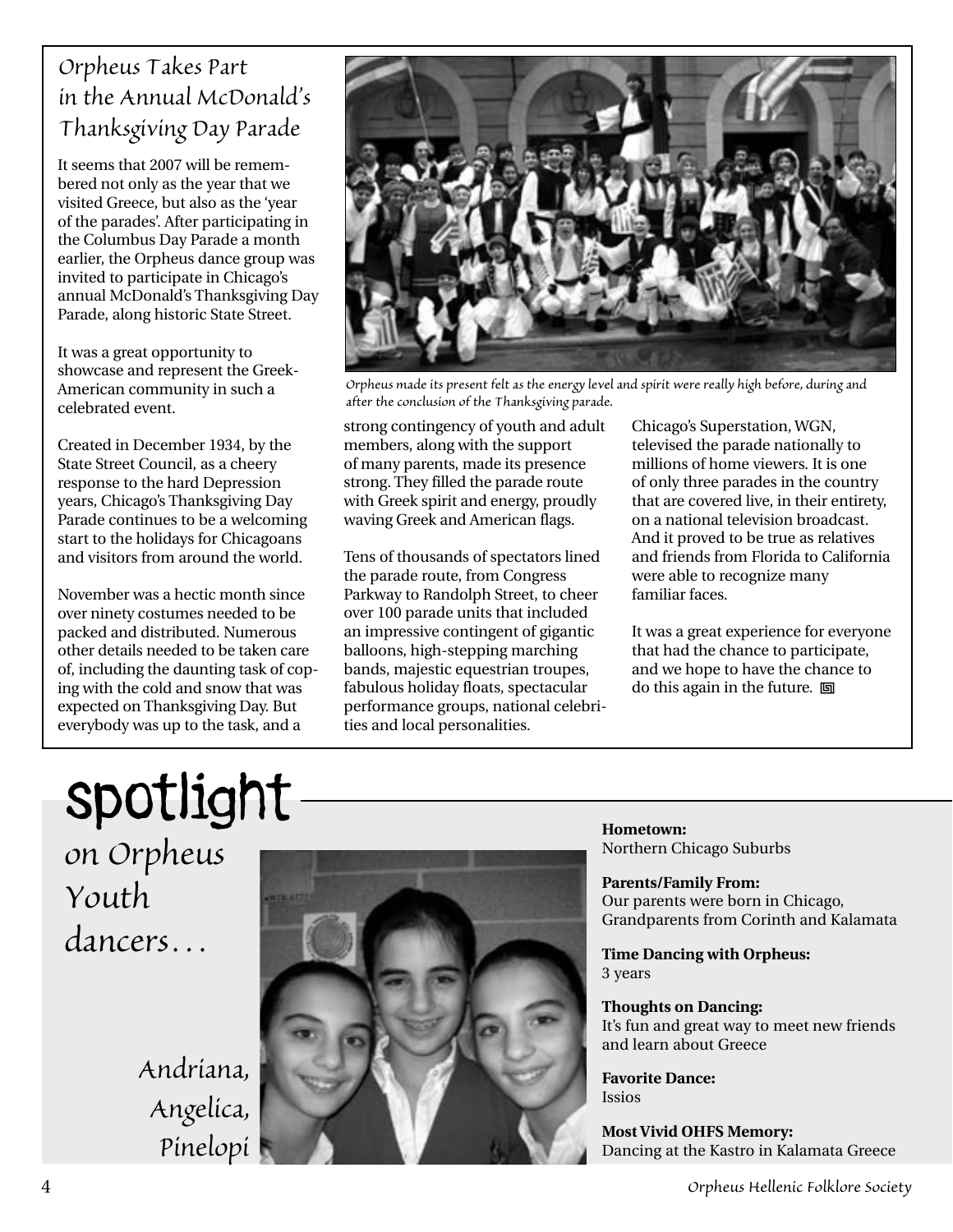### *Dance Workshop with Andonis Platis* The workshop sessions were both

The Orpheus Hellenic Folklore Society had the pleasure of welcoming dance instructor Andonis Platis to Chicago. Andonis has been teaching Greek folk dances in his parish community of St. Demetrios Church in Tucson, Arizona. He has participated in numerous FDF (Folk Dance Festival) competitions in the West coast and has been a regular participant in the dance conference scene in the US and Greece.

Andonis was invited by OHFS as a guest instructor in order to share some of his knowledge with his Orpheus counterparts. He has conducted his own dance research in various regions in Greece, and he was awarded a dance research scholarship by FDF in Greece.

He has visited the island of Mykonos several times as part of his research, so naturally, he was asked to showcase material from that island as well as other areas.

Even though Mykonos is known as one of the most popular tourist destinations in Greece, it has an impressive depth in folk traditions via its dances, music and songs. The *tsabouna* (island bagpipe) and the *toumpaki* (percussion instrument) are the predominant instruments that produce a unique sound. Andonis shared part of his videos where locals are shown dancing, playing music, singing and just explaining their own experiences on the island. Andonis also brought a sample of a male and female costume from the island, and explained the different pieces as Orpheus members tried them on.

informative and entertaining and a lot of knowledge was exchanged. The Orpheus Hellenic Folklore Society is continuously looking to expand its repertoire, and Andonis provided indepth insight to a lot of new material. We can not thank him enough for his time and dedication in providing our instructors the fruits of his research.

Next, is the Winter Dance Conference 2008 in Tarpon Springs, which promises to be another memorable educational and social experience.  $\Box$ 



*Andonis Platis (left) showing dances from the island of Mykonos to members of the Orpheus dance group .*

**Favorite Greek Dish:**  Pastichio

**Favorite Place in Greece:**  Kalamata

**Hobbies/Sports/Other Interests:**  Ballet/Jazz/Tap dance, basketball, softball, soccer, music

**Nobody knows we:** Went to Graceland for spring break

**Best childhood memory:**  When we got our dog

**The perfect weekend:**  On the beach in Marco Island Florida **Someone we'd like to meet:**  Walt Disney

**Favorite spot in Chicago:**  Buckingham Fountain

**We're currently looking forward to:**  Going to Greece again.

**We stay home to watch:**  Spongebob

**Prized possession:**  Our dog, Ethan

**Where I heard about Orpheus Dance Troupe:**  Our brothers, John and Costa 回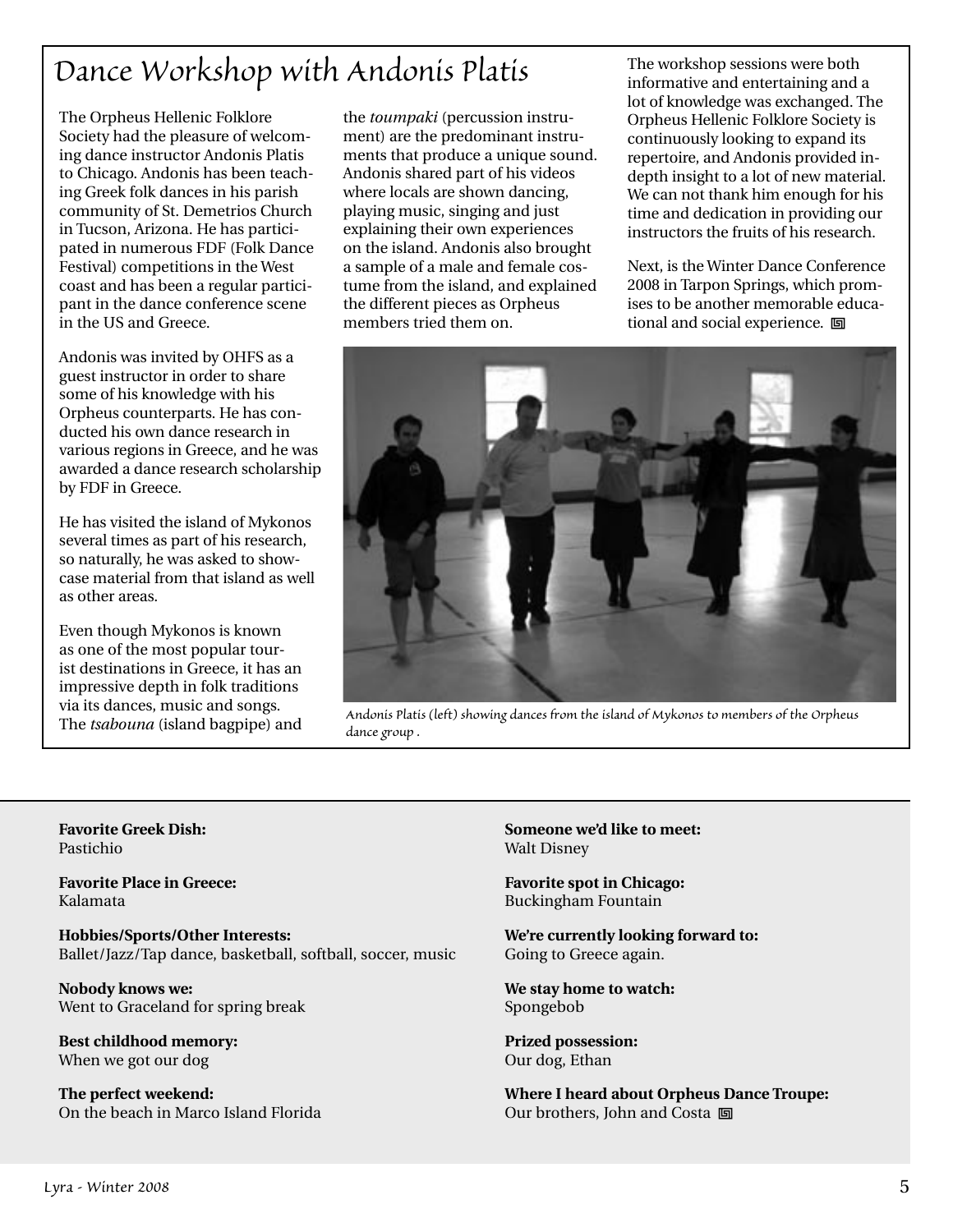#### *Continued from page 3*

In addition to swimming in the warm waters of the stunning beaches of Stoupa and Finikounda, Orpheus members had the opportunity to visit various archeological and natural wonder sites around the Kalamata area. The itinerary included excursions to Ancient Olympia, Methoni, Diros Caves and Ancient Messini. Needless to say, all the sites commanded attention because of their unique, fascinating, overwhelming attributes and historical significance, but some sites made a greater impact than others. "The time I felt the most overwhelmed with history had to have been when we visited Ancient Olympia", recalled Alexander Benziger. "What really brought the significance of the site down on me was a shield that was in the museum. It had an engraving on it, and as I looked at it, I was struck dumb by the thought that thousands of years ago someone had actually made that shield, hand carved it, and it has survived thousands of years." Along the same lines, Eftihia Papageorgiou observed, "The trip to Kalamata served as the ultimate Greek experience. It was a cultural lesson, a history lesson, a geography lesson, a language lesson, and more.

And all of those lessons were 'handson', 'ears-on', 'eyes-on', and 'hearts-on'. It doesn't get any more real than that."

All of the participants undoubtedly had certain expectations as they embarked on this trip. Were their expectations met? Was this experience, specifically the performances, as moving, impressive, and impactful as originally thought? Saying that the trip greatly surpassed everyone's expectations might be somewhat of an understatement. "Performing in Greece was the 'King Size Candy Bar' of Halloween", according to Alexander Benziger. "Being able to perform in Greece was nothing like performing in the USA. Performing in a completely new environment in front of people who have grown up in the culture I have only tasted gave a new confidence and 'oomph' to my dancing experience". Nick Nicholson adds, "There was a homecoming spirit that you don't get with a U.S. performance. This spirit was manifested through the celebration of the Greek traditions with my children's performance in front of the descendents of their great grandparents' siblings, cousins, friends and neighbors". One of the underlying objectives of this trip was to prove to the



*Among the numerous sights that were visited during the trip was a trip to Ancient Olympia. Members had a chance to do a mock run at Olympia's ancient stadium. During the 2004 Athens Olympic games, the men's and women's shot put took place at the ancient stadium.*

Greeks in the motherland that the Hellenic spirit and pride is most definitely alive and well in Chicago. The Orpheus Hellenic Folklore Society certainly succeeded in demonstrating this. "The experience impacted all of us deeply, and at the same time we impacted those around us. We were able to demonstrate with pride that we do all we can to keep the Greek spirit alive and pass it on to our children", said Eftihia Papageorgiou.

Indeed, a plethora of vivid, everlasting memories were created on this trip that will live on for a lifetime. "Who can forget the chills that everyone felt during our descent towards the beach of Finikounda in full costume, singing, lead by the young musicians?" Yannis Economou recalled. New friendships were forged, while existing bonds of friendship and camaraderie were strengthened. Yanni continues, "Getting to know the Orpheus members and their families was a precious experience. Adults and children enjoyed each other's company and we felt a special bond knowing we were representing not only ourselves, but our fellow Greek-Americans back in the U.S. as well as our past ancestors that lived in Greece." Alexander Benziger recalled, "While the performances were a real treat on the trip, and a huge highlight, there were other things that blaze like a beacon in my memory. I would go back in a heartbeat if I could. Meeting all of my family for the first time was amazing. The beautiful ocean, the quaint village, and the gorgeous countryside are emblazoned into my memory. I can shut my eyes and picture the village just as it was when I left". Likewise, Kostas Economou observed, "It was a trip of a lifetime. We could not have asked for anything more. Seeing the joy and pride in the faces of not only the performers but their family members and friends is a special experience. It feels like we have come full circle and that a new circle begins with a new sense of excitement and determination". 回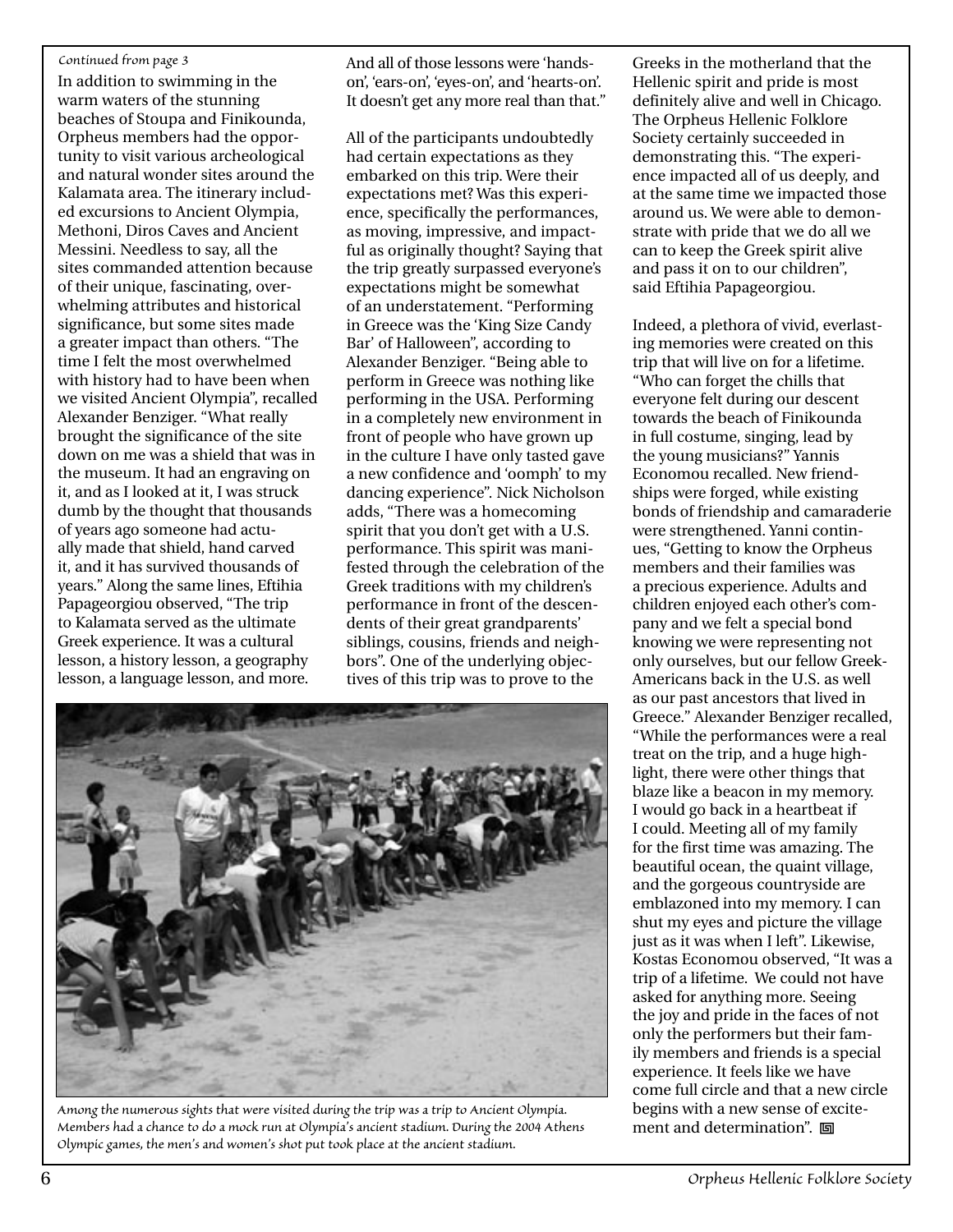

*Members of the Orpheus youth group singing New Year's carols during the annual Christmas Around the World festival that took place at the Museum and Science and Industry in Chicago.*



*Orpheus President Yannis Economou and Youth Group Coordinator Bessie Grosso were invited to City Hall to meet with the Mayor of Kalamata, Mr. Panayiotis Nikas (center) and Deputy Mayor Mpasanidis(left). Also present was former Vice President of S.A.E of North and South America, Mr. Christos Tomaras (right).*



*There was time to relax and have fun at the beaches of Finikounda and Stoupa.*



*Lyceum of Ellinidon of Kalamata instructor Agis Tsakalatos (bottom) with Peter during a demonstration of Tsamiko variations. Agis also demonstrated dances from the region of Thrace.* 



*Orpheus members and the director of the Lyceum of Ellinidon of Kalamata, Tasos Mihos. Mr. Mihos instructed variations of the traditional Peloponnese dances, Kalamatianos and Tsamikos.*